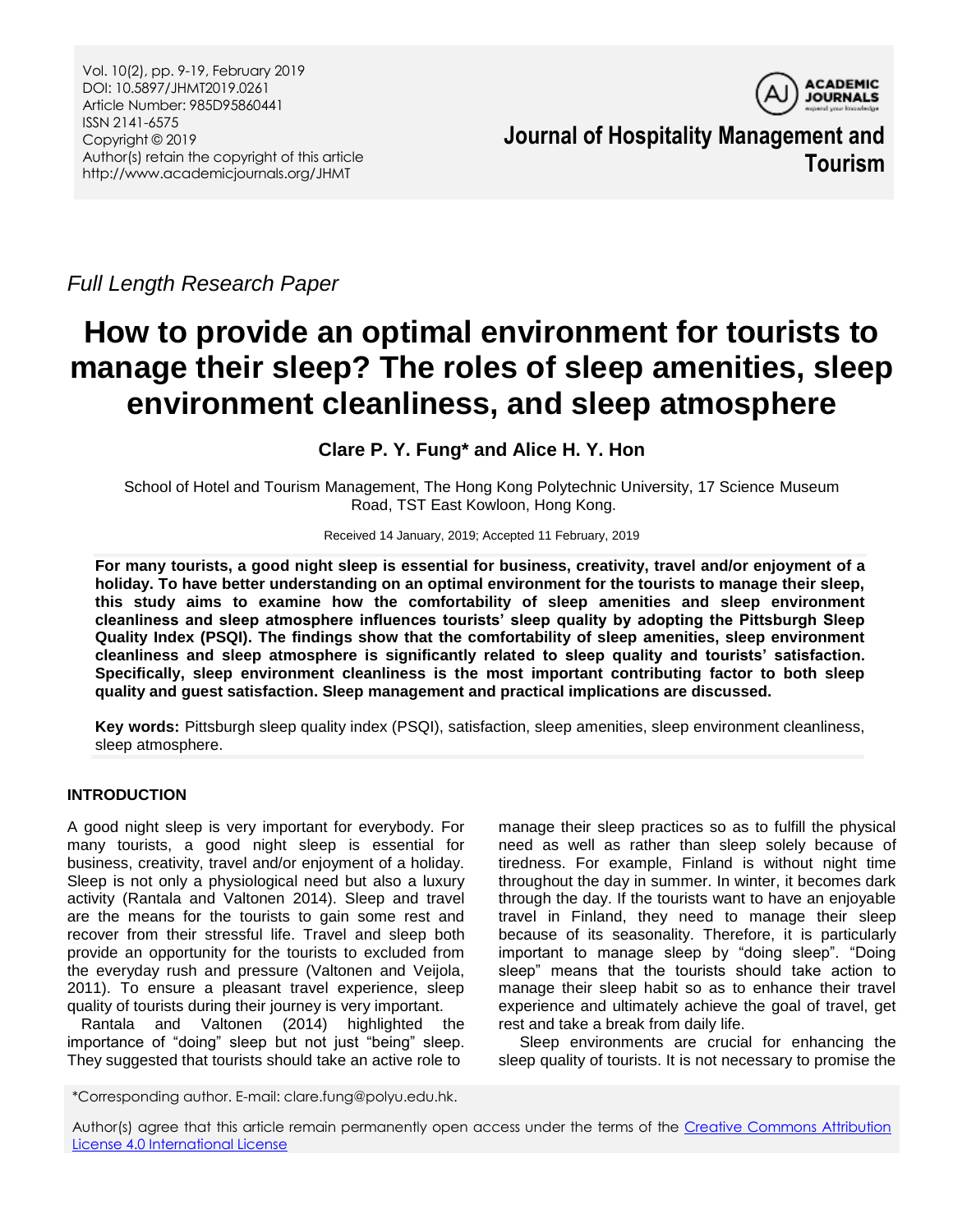Sleep quality of tourists but it is important to provide an optimal environment for tourists to manage their sleep. To provide an optimal environment for the tourists to manage their sleep, the hospitality sectors have invested a lot in sleep management strategies. For instance, many hotels have designed special rooms or beds, offered premium bedding or made sleep specialists available to recommend sleep strategies to guests. The cruise companies have learnt from the hotel industry and have incorporated design features and developed sleep programmes of their rooms. Many airline companies provide sleep amenity kits with eye mask, earplug and toothpaste so as to improve the rest quality of their customers.

All the practices are related to sleep quality. However, is it effective in helping their customers to get a good night sleep? Until now, little research has investigated sleep quality of tourists or has identified the factors affecting the sleep quality of tourists and the impacts of the factors on sleep quality of different tourist demographic groups. Therefore, this study aims to examine how sleep environment comfort, including sleep amenities, environment cleanliness and sleep environment influence guest sleep quality by adopting the Pittsburgh Sleep Quality Index (PSQI). Developed by Buysse et al. (1989), the PSQI is a widely adopted assessment tool that scholars use to measure sleep quality. Adopting the PSQI should allow this study to accurately measure tourists' sleep quality and evaluate its relationship with sleep environment. This study also examines how tourists' sleep quality influences their satisfaction.

### **LITERATURE REVIEW AND HYPOTHESIS DEVELOPMENT**

### **The importance of sleep**

Sleep is often related to 'laziness' or 'luxury' (Nature, 2005). Although sleep is a core physiological activity of daily life, most people overlook its importance. In fact, sleep is one of the most important human physiological activities, and is important for service employees" psychological health, which in turn affects service quality and organisational effectiveness. According to the World Sleep Society (2016), "sleep is a vital part of your overall health and wellbeing'. A global survey undertaken in 2017 for Phillips indicated that although 92% of people said that sleep was important to them, only 17% were happy with the quality of their sleep. When people have a good sleep, their brains and bodies rest and recover, resulting in improved daily work, learning, performance, vigilance and response to customer demands. In contrast, disturbed sleep or poor sleeping quality has a negative effect on distress tolerance and immunity of the body; it can result in fatigue, psychological pressure, medical expenses, accidents and suicide and is positively

associated with customer complaints, which are detrimental to organisations and their members (Riedel and Lichstein, 2000; Sarma and Konwar, 2016; Short et al., 2016). To arouse awareness of the importance of a good night sleep, the Sleep Council was established in the United Kingdom in 1995. This organisation aims to provide helpful advice and tips on how to improve sleep quality by choosing the right bed (The Sleep Council, 2016). Through a series of promotions, the Sleep Council wants to raise public awareness of the importance of a good night sleep to health and wellbeing.

## **Sleep quality**

Sleep quality is an influencing factor on tourists' hotel evaluation (Liu et al., 2013; Schuckert et al., 2016). However, defining sleep quality is complex. In the literature, sleep quality is mainly classified into two types: subjective and objective. Subjective sleep quality refers to how an individual perceives his or her sleep quality (Park and Sprung, 2015). Objective sleep quality is defined by statistical methods, such as measuring interbeat intervals and stroke volume (Zilinskas et al., 2005). Subjective sleep quality is more important than objective sleep quality (Polo-Kantola and Erkkola, 2004), as it relates to an individual"s perception of sleep quality and influences his or her motivation to work. Currently, there are three main ways to assess sleep quality. The first is to quantify it. Sleep quantity refers not to the duration but rather to the experience of sleep. Thus, this method of evaluating sleep quality involves a comprehensive evaluation of the sleep process and results, including both quality and quantity (Buysse et al., 1989). In other words, subjective sleep quality is a subjective feeling about sleep based on the evaluative results of an objective sleep condition. The second way to assess sleep quality is through sleep indexes. In creating the PSQI, Buysse et al. (1989) divided sleep quality into seven components: subjective sleep quality, sleep latency, sleep duration, habitual sleep efficiency, sleep disturbances, use of sleep medication and daytime dysfunction. They suggested the PSQI could be used as an assessment tool to measure sleep quality. The third way to assess sleep quality is to use precision instruments such as a polysomnography system (Chang et al., 2012) to transform physiological indexes into specific sleep quality indexes, such as sleep latency and sleep efficiency indexes. Of these three methods, the PSQI is more common among scholars, as it is a selfevaluated tool that covers the seven components of sleep quality. It is a more convenient method of measuring sleep quality than the other two methods. Therefore, in this study, the PSQI is adopted to measure the sleep quality of tourists.

 The World Health Organization (WHO, 2013) stated that more than 40% of people suffer from varying degrees of sleep problems. Sleep quality is affected by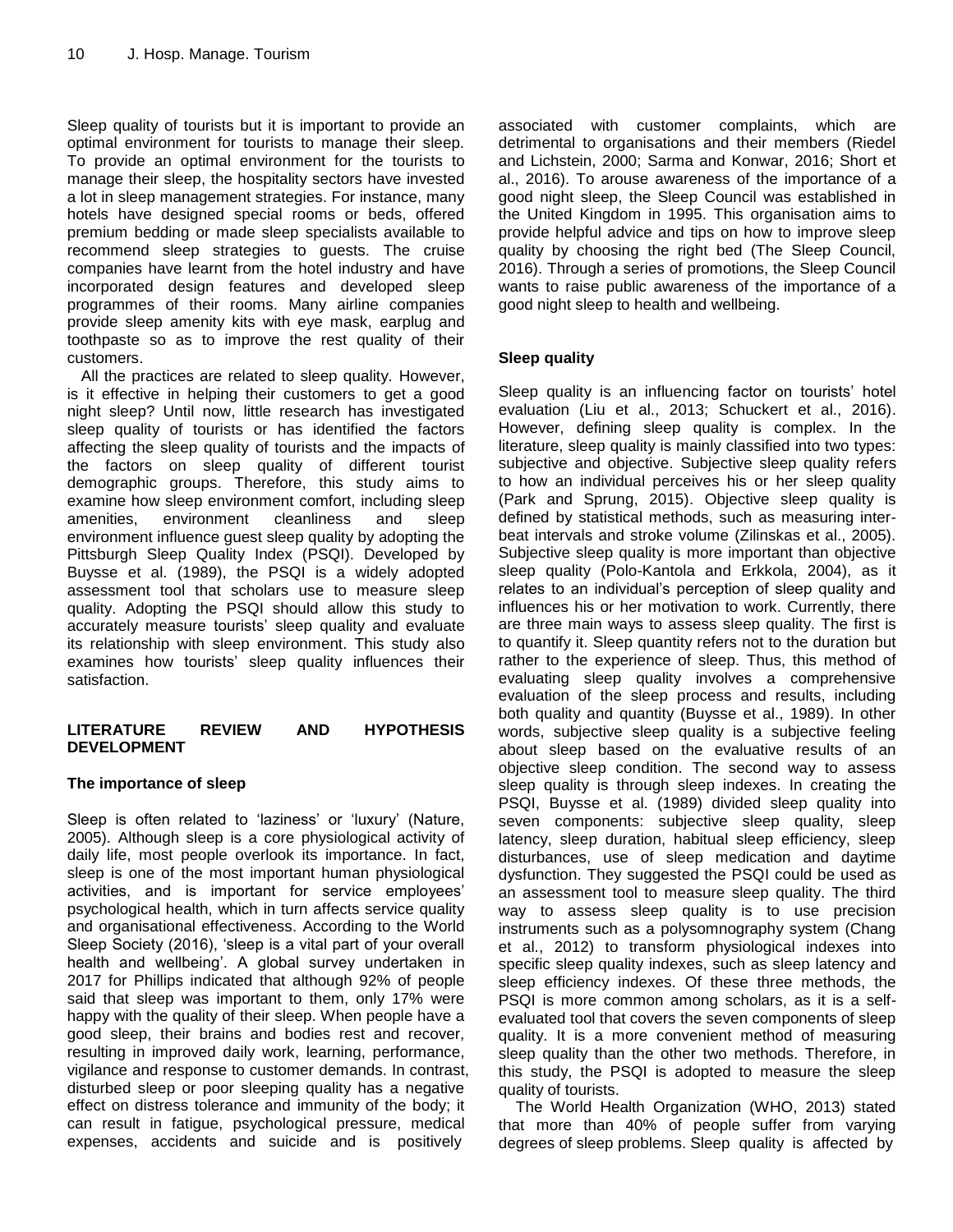different factors that can be categorised into external and internal factors (Bihari et al., 2012). The internal factors of sleep quality derived from the person can be divided into four categories. The first is physiological factors, such as body disease. The physical pain caused by disease can significantly affect sleep quality. The second is sleep hygiene, such as sleep habits and pre-bedtime activities. The third is psychological factors, including negative emotions such as anxiety, depression, anger and nervousness. These negative emotions are significantly related to sleep quality. The fourth is social factors, such as stressful life events. Internal factors are difficult to control and monitor. However, tourists' sleep quality can be improved by monitoring the external factors. From an organization perspective, sleep environment comfort is very important to ensuring guests' sleep quality. It is believed that sleep environment comfort is a dominant factor in tourists' satisfaction (Kivuva et al., 2014; Sohrabi et al., 2012). Sleep environment comfortability can be enhanced through various measures such as sleep environment hygiene, smell, temperature, colour tone and lighting and bed comfortability. Of these measures, the comfortability of sleep amenities and sleep environment temperature and cleanliness are the key concerns in sleep quality (Lee and Park, 2006; Sofaer and Firminger, 2005).

## **Sleep quality and guest satisfaction**

Given that good sleep quality can help guests to get rest and effectively handle their daily work, it can be predicted that guests" sleep quality is positively associated with their satisfaction. The relationship between guests" sleep quality and their satisfaction is shown in the hospitality literature. It is commonly believed that sleep quality is a key predictor of guest satisfaction (Limberger et al., 2014). Sleep quality is always counted as a criterion when a tourist evaluates a hotel (Li et al., 2013; Liu et al., 2013). For the service industry, the root cause of customer satisfaction is perceived service quality. Service quality decides the degree of customer satisfaction. If the perceived service quality is lower than the customer"s expectation, the customer is unsatisfied. Thus, the first hypothesis in this study is stated as follows:

*H1: Tourists' perceived sleep quality is positively related to their satisfaction.* 

### **Sleep amenities**

In hospitality and tourism industry, different hospitality companies provide different kinds of sleep amenities for their customers. The sleep amenities for hotel and cruise industry include pillows, mattresses, and quilts while the sleep amenities in transportation sectors such as rail and

airlines consist of seat comfort, eye mask and earplug. Sleep amenities are very important in enhancing comfortability, which can affect tourists" sleep quality. For example, pillows and mattresses are important signals for synchronising sleep quality. Use of an inappropriate pillow is an influencing factor that may cause severe neck pain (Gordon et al., 2009) and affect a person's daily activities and performance. To enhance guests" sleep quality, many luxury hotels offer different types of reputable brands of feather pillows and pillow menus to their guests. However, the range of marketing advice provided by pillow manufacturers is confusing to consumers. According to Gordon et al. (2009), although most people think feather and down pillows are the best choice for enhancing sleep quality, in fact, feather pillows should not be recommended because they may cause severe neck pain, neck stiffness, headaches and aching between one"s shoulder blades. In addition, popular contour pillows are ineffective in the management of chronic neck pain (Helewa et al., 2007). Furthermore, mattress type and hardness are closely related to sleep quality (Bader and Engdal, 2000; Marin et al., 2006) and increase the possibility of a guest suffering back pain and sleep problems (Enck et al., 1999; Marin et al., 2006). It shows that the sleep amenities are closely related to sleep quality. However, people may have different preferences on sleep amenities and may perceive sleep amenities comfortability differently. On the basis of the aforementioned argument, the following hypotheses are proposed.

*H2a: The sleep amenities are positively related to the tourists' sleep quality.* 

*H2b: The sleep amenities are positively related to the tourists' satisfaction.* 

### **Sleep environment cleanliness**

In addition to the comfortability of sleep amenities, environment cleanliness is an important attribute of good sleep quality and guest satisfaction. Sleep quality and environment cleanliness are criteria for the tourists to evaluate the hotels (Liu et al., 2013; Schuckert et al., 2016). Scholars have highlighted the importance of sleep environment cleanliness and found that sleep environment cleanliness is closely related to hotel selection and guest satisfaction (Dong et al., 2014; Li et al., 2013). Cleanliness is a common criterion for tourists to evaluate a hotel (Hargreaves, 2015; Liu et al., 2013). Sleep environment cleanliness can enhance sleep quality and resolve the problem of awakening. It can be speculated that bed cleanliness is essential to quests' sleep quality. As mentioned previously, it can be expected that perceived sleep quality is correlated with guest satisfaction. Based on this discussion, the following hypotheses are posed.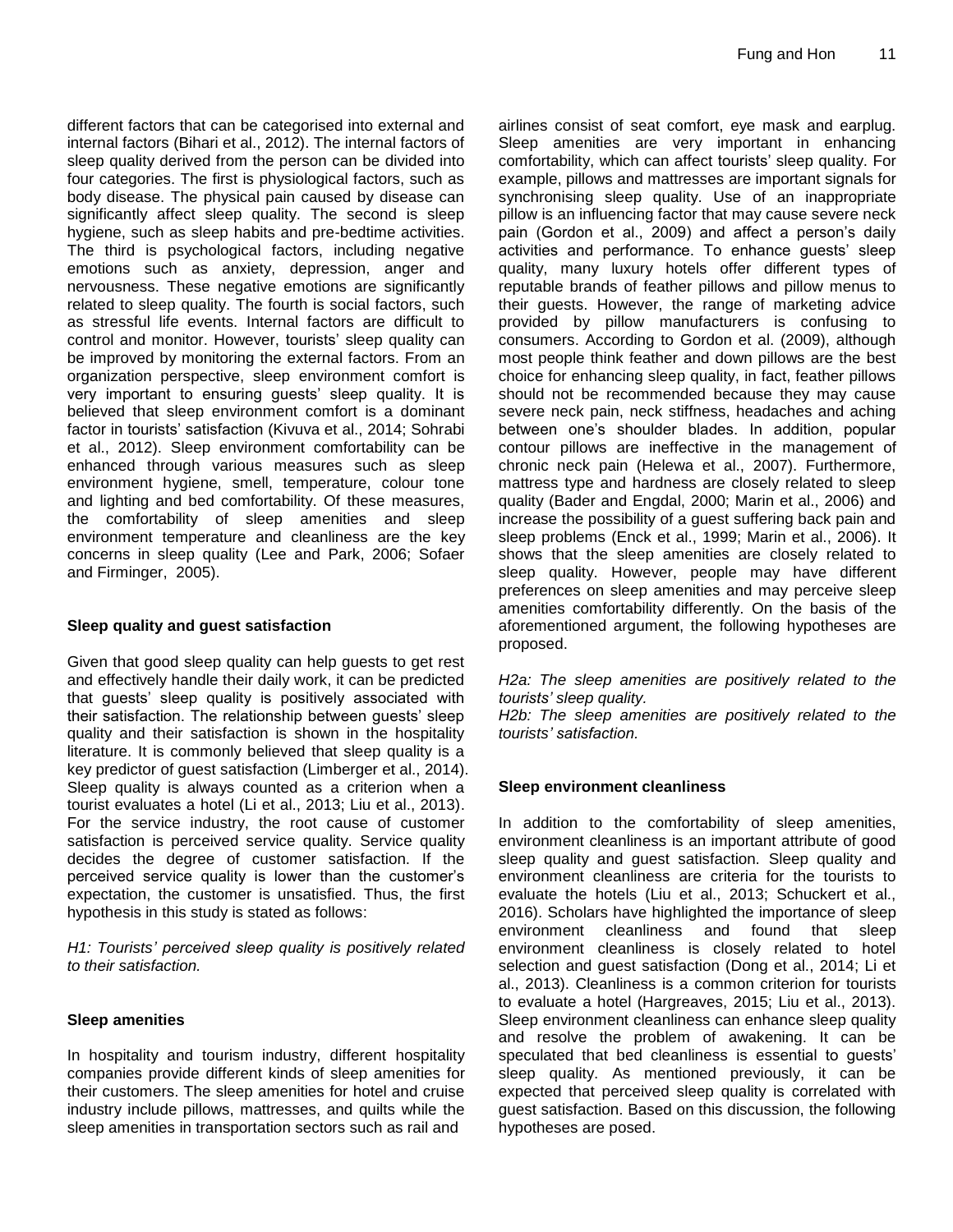*H3a: Sleep environment cleanliness is related to the tourists' sleep quality.*

*H3b: Sleep environment cleanliness is related to the tourists' satisfaction.*

#### **Sleep atmosphere**

Sleep environment is also crucial to ensuring guest sleep quality. The environment comfort can be created through appropriate temperature, humidity, lighting and noise. However, there is no universal standard for sleep environment. Research has shown that sleep environment temperature and humidity are closely associated with sleep quality. Appropriate humidity and temperature create pleasant sleep conditions (Lee et al., 2015). An overly high room temperature has been identified as a key external disturbance of sleep, and inappropriate room temperature may lead to poor sleep quality (Chen et al., 2010; Urponen et al., 1988). However, the appropriate room temperature for a good sleep is arguable. Kim et al. (2010) suggested that the best room temperature range should be set at 24 to 26°C. Hyde (2016) pointed out that the room temperature range for good sleep quality varies in different seasons. The best room temperature range during summertime should be higher than during wintertime. The best temperature range also varies for different demographic characteristics such as age and gender. Thus, the optimal temperature for good sleep quality cannot be determined. The link between environment temperature and sleep quality is not tested in this study. However, there is no doubt that an uncomfortable temperature leads to sleep disruption and affects sleep quality (Schweitzer et al., 2004).

Noise is another factor affecting sleep quality. The sources of noises can be air conditioning, outside traffic, the neighbourhoods and television (Muzet, 2007). Noise induces the severe negative effects of sleep disturbance. In terms of immediate effects, noise can lead to delayed sleep onset, earlier final awakenings or nocturnal awakenings, sleep stage or structure changes, arousal and body movements and vegetative or hormonal responses to noise (Muzet, 2007). In terms of secondary effects, noise can lead to a lower subjective estimation of sleep quality, performance decrement and changes in daytime behaviour (Muzet, 2007). Doǧan et al. (2005) found that people staying in a new or unfamiliar environment may experience changes in sleep quality, perhaps because they are relatively sensitive to the surrounding noise, such as footsteps or noise from air conditioners.

To create a relaxing sleep environment, the use of dim light settings to create a relaxing and comfortable atmosphere is important. However, Ancoli-Israel et al. (2003) found that both morning and afternoon bright light resulted in more consolidated sleep at night. Increasing light exposure throughout the daytime is likely to have the most beneficial effect on sleep. Higher light contrast levels cause fewer night time awakenings and lead to "complete sleep". In contrast, insufficient light exposure in daytime is a cause of sleep fragmentation and affects sleep quality. Daytime light exposure affects both night time sleep consolidation and the timing of one"s peak activity level (Shochat et al., 2000). To manage the sleep quality of tourists, sleep environment lighting control is essential. On the basis of this argument, sleep environments (including light, noise, temperature) are closely related to sleep quality. Therefore, the following two hypotheses are posed.

*H6a: Sleep environment is related to the tourists' sleep quality.* 

*H6b: Sleep environment is related to the tourists' satisfaction.* 

The research model is as shown in Figure 1.

#### **RESEARCH METHODS**

The study was started with literature search. In this study, the literature about sleep quality has been reviewed to identify the key influencing factors of sleep quality. Based on a literature review, the sleep amenities, sleep environment cleanliness and sleep atmosphere including temperature, lighting and quietness were identified as the antecedents of sleep quality in this study. To develop the measurements of the variables, focus group interviews have been conducted. The aim of focus group interviews is to explore the sleep management strategies on sleep amenities, sleep environment cleanliness and sleep atmosphere so as to uncover the items of each variable. The current managers and frontline staff from hospitality sectors were invited as the focus group interviewees. Based on the result of the focus group interviews, the appropriate sleep management practice items were initially identified for the quantitative part of this study and a selfadministered questionnaire was developed for data collection.

The aim of the study is to examine how sleep environment comfort, including sleep amenities, environment cleanliness and sleep environment influences tourists' sleep quality by adopting the Pittsburgh Sleep Quality Index (PSQI). The respondents of the study should be the tourists who have had a sleep experience during their travel. Therefore, the target audiences of this study are the hotel guests. The self-administered questionnaire consisted of 11 items (with 3 items related to the comfortability of sleep amenities, 3 items related to sleep environment cleanliness and 5 items related to sleep atmosphere). The statements are shown in Appendix. Exploratory factor analysis (EFA) was conducted to determine the possible factors of the construct and validate the defined variables in the study. The EFA results showed that three factors were extracted (KMO value =  $0.774$  and Bartlett's test of sphericity significance =  $0.000$ ), a finding consistent with the proposed factors.

Table 1 shows the factor loadings of the items on each factor. Three items were used to measure sleep amenities, three to measure sleep environment cleanliness and five to measure sleep atmosphere. The coefficient alpha of reliability test results showed a score of 0.779 for the comfortability of sleep amenities construct, 0.913 for the sleep environment cleanliness construct and 0.746 for the sleep atmosphere construct. The three-item guest satisfaction measurement created by Cronin et al. (2000) was adopted to measure tourists" satisfaction. The coefficient alpha of reliability test result was 0.882. To further validate the variable items, confirmatory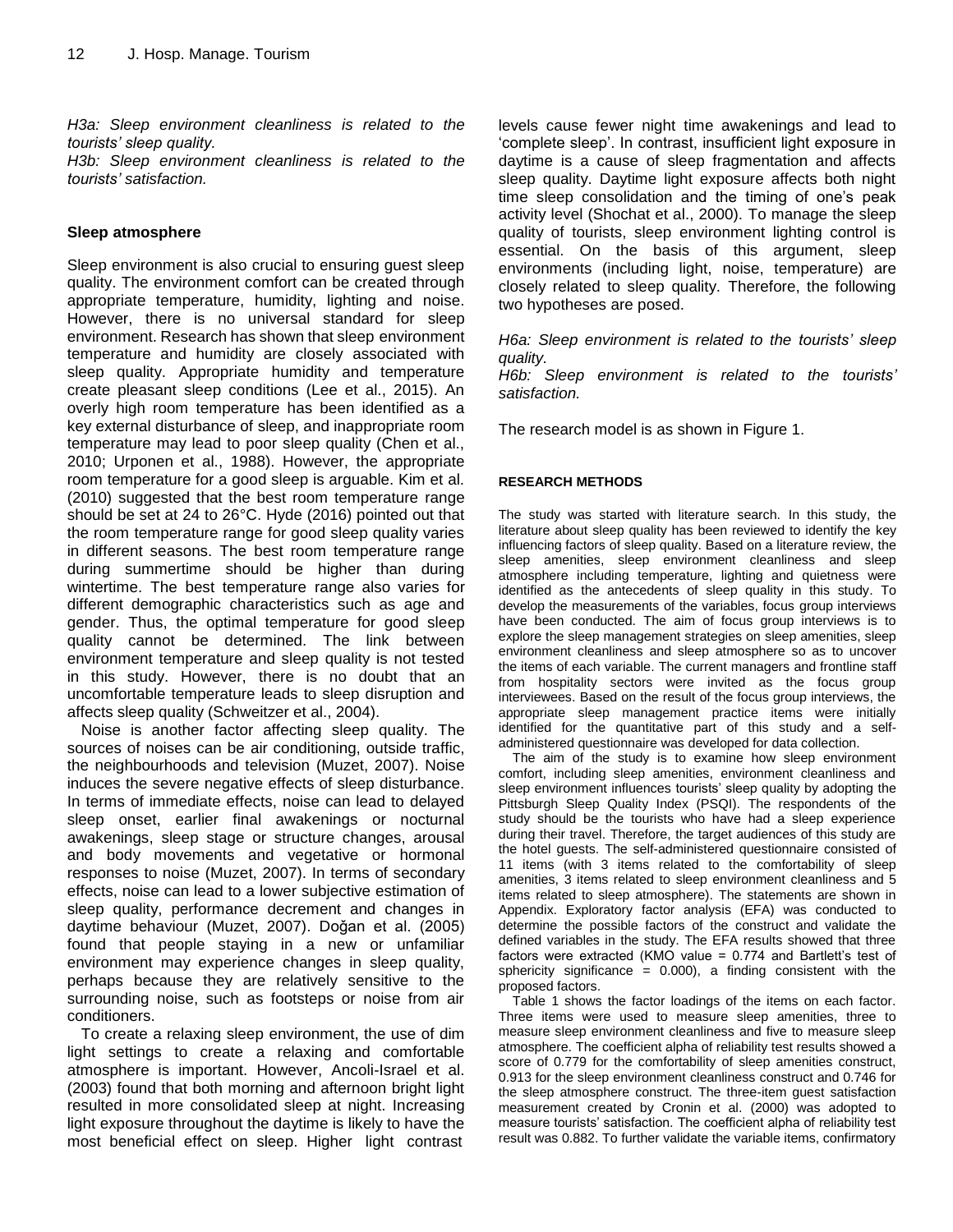

**Figure 1.** Research model.

| Table 1. Factor loading in the exploratory factor analysis. |  |  |  |  |  |
|-------------------------------------------------------------|--|--|--|--|--|
|-------------------------------------------------------------|--|--|--|--|--|

| Rotated factor matrix <sup>a</sup> | <b>Factor</b> |       |       |  |
|------------------------------------|---------------|-------|-------|--|
|                                    | 1             | 2     | 3     |  |
| SleepAmenities1                    |               |       | 0.789 |  |
| SleepAmenities2                    |               |       | 0.648 |  |
| SleepAmenities3                    |               |       | 0.923 |  |
| Cleanliness1                       | 0.907         |       |       |  |
| Cleanliness2                       | 0.875         |       |       |  |
| Cleanliness3                       | 0.734         |       |       |  |
| SleepAtmosphere1                   |               | 0.664 |       |  |
| SleepAtmosphere2                   |               | 0.691 |       |  |
| SleepAtmosphere3                   |               | 0.772 |       |  |
| SleepAtmosphere4                   |               | 0.582 |       |  |
| SleepAtmosphere5                   |               | 0.735 |       |  |

Extraction Method: Principal axis factoring. Rotation Method: Varimax with Kaiser normalisation. <sup>a</sup>Rotation converged in 4 iterations.

factor analysis was conducted. The results showed that the model was a good fit  $\left(\chi^2 = 127.974, df = 56, p < 0.01$ ; CMIN/DF=2.285, CFI=0.95, RMSEA=0.08).

To measure perceived sleep quality more accurately, the PSQI developed by Buysse et al. (1989) was adopted to measure tourists" sleep quality. The PSQI is a well-recognised measure used to assess perceived sleep quality (Doi et al., 2000). It consists of seven components: perceived sleep quality, sleep latency, sleep duration, habitual sleep efficiency, sleep disturbance, use of sleeping medication and daytime dysfunction (Backhaus et al., 2002; Buysse et al., 1989). The global scores of the PSQI range from 0 to 21. A higher PSQI score represents a more problematic and worse sleep quality (Buysse et al., 1989). According to Buysse et al. (1989), a score of greater than 5 indicates a significant level of sleep disturbance (Miaskowski et al., 2011). Therefore, in this study, a PSQI score equal to or greater than 5 was interpreted as "very

poor sleep quality", while a score equal to or less than 1 was interpreted as 'very good sleep quality'.

After validation of the measurements, the survey was distributed to the target population. As mentioned, the target population for the survey were tourists who had a stay in a hotel for at least one night as they have the most useful information for the present study. The questionnaires were distributed during May 2017. The questionnaire was standardised using a 5-point Likert scale ranging from 1 (strongly disagree) to 5 (strongly agree).

## **RESULTS**

In this study, 206 questionnaires were collected and 199 were considered valid for data analysis. The respondent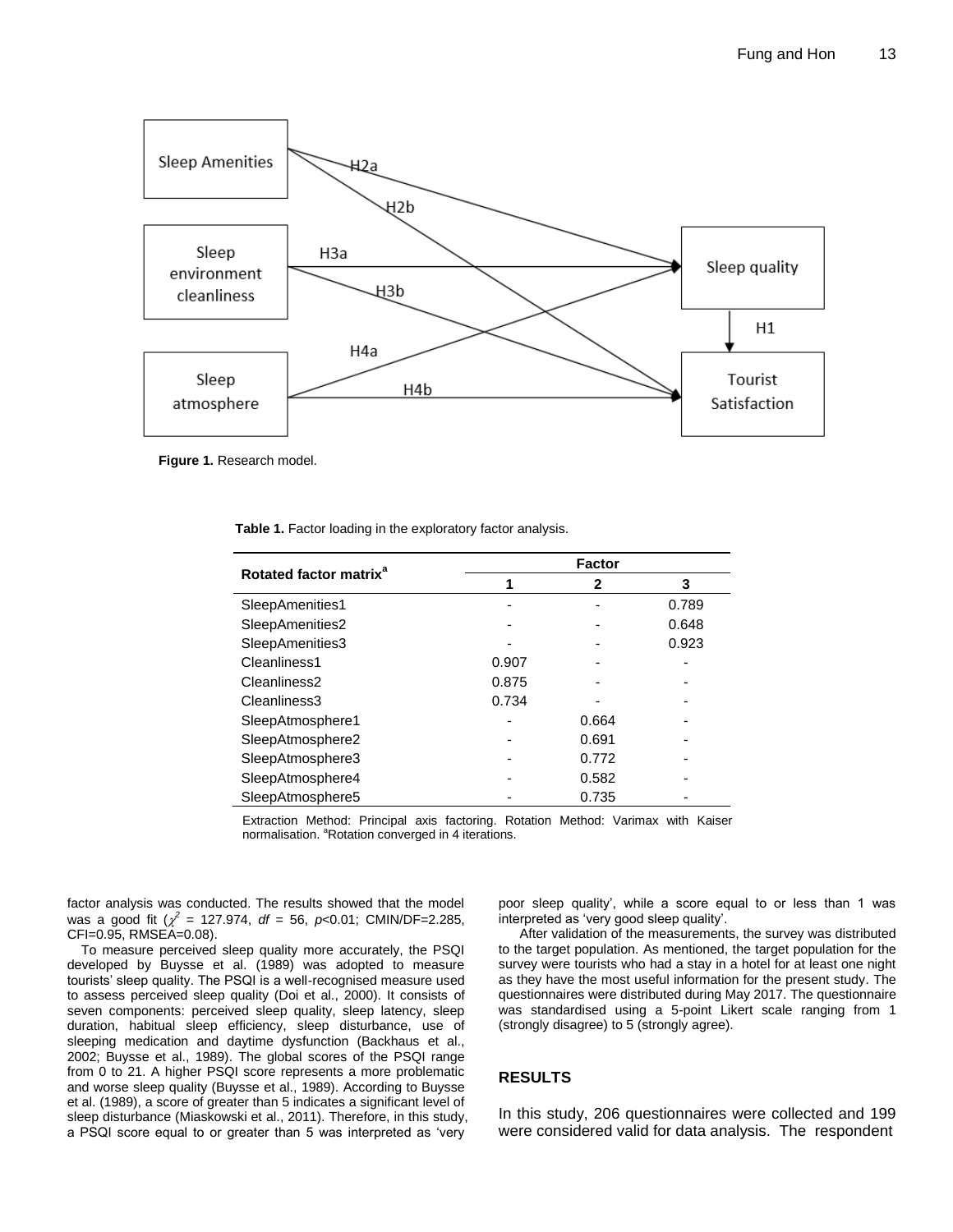| <b>Characteristics</b>  |                           | No. (%)    |
|-------------------------|---------------------------|------------|
|                         | Male                      | 102 (51.3) |
| Gender                  | Female                    | 97 (48.7)  |
|                         |                           |            |
| Country of origin       | Asia                      | 84 (42.2)  |
|                         | Europe                    | 76 (38.2)  |
|                         | <b>US and Middle East</b> | 39 (19.6)  |
| Age group               | Under 30                  | 61 (30.6)  |
|                         | Between 31 and 40         | 65 (33.7)  |
|                         | Above 40                  | 73 (36.7)  |
|                         |                           |            |
| <b>Education level</b>  | Master's level or above   | 107 (53.8) |
|                         | Undergraduate             | 67 (33.7)  |
|                         | Other                     | 25 (12.5)  |
| <b>Marital status</b>   |                           |            |
|                         | Single<br>Married         | 61 (30.7)  |
|                         | Divorced                  | 125 (62.8) |
|                         |                           | 4(2)       |
|                         | Other                     | 9(4.5)     |
| Number of children      | $\mathbf 0$               | 124 (62.3) |
|                         | 1                         | 22(11.1)   |
|                         | $\overline{2}$            | 36(18.1)   |
|                         | 3 or more                 | 17(8.5)    |
| Occupation              | <b>Business</b>           | 110 (55.3) |
|                         | Education                 | 33 (16.6)  |
|                         | Other                     | 56 (28.1)  |
|                         |                           |            |
| Purpose of stay         | Leisure                   | 141 (70.9) |
|                         | <b>Business</b>           | 19 (9.5)   |
|                         | <b>MICE</b>               | 35 (17.6)  |
|                         | Other                     | 4(2)       |
|                         |                           |            |
| Number of nights stayed | $1 - 2$                   | 74 (37.2)  |
|                         | $3 - 4$                   | 73 (36.7)  |
|                         | 5 or more                 | 52 (26.1)  |

**Table 2.** Respondent profiles.

profiles are shown in Table 2. Of the 199 respondents, 51.3% were female and 48.9% were male; 42.2% were from Asia (e.g., China, Taiwan, Japan, Korea, Singapore), 38.2% were from Europe (British, Belgium, German, Sweden, Norway) and 19.6% were from the US and Middle East, 30.6% were under 30 years of age, 33.7% were between 31 and 40 and the rest were above 40; 53.8% had a master"s degree or above and 33.7% had an undergraduate degree; 30.7% were single, 62.8% were married and 6.5% were divorced or had another marital status; 62.3% had no children, 11.1% had one child and the remainder had two or more children; 55.3%

worked in a business-related industry, 16.6% worked in the education sector and 28.1% worked in other fields such as governmental sectors; 70.9% were traveling to Hong Kong for leisure, 9.5% were staying for business and 17.6% were traveling to Hong Kong for a meeting or a conference; and 37.2% were traveling to Hong Kong for 1 to 2 nights, 36.7% stayed for 3 to 4 nights and 26.1% stayed for more than 4 nights.

Generally, the respondents felt satisfied with their stays ( $\mu$ = 4.678,  $\sigma^2$  = 0.315). They also reported a good sleep quality, with 68% showing PSQI scores equal to or less than 1, which was interpreted as "very good sleep quality",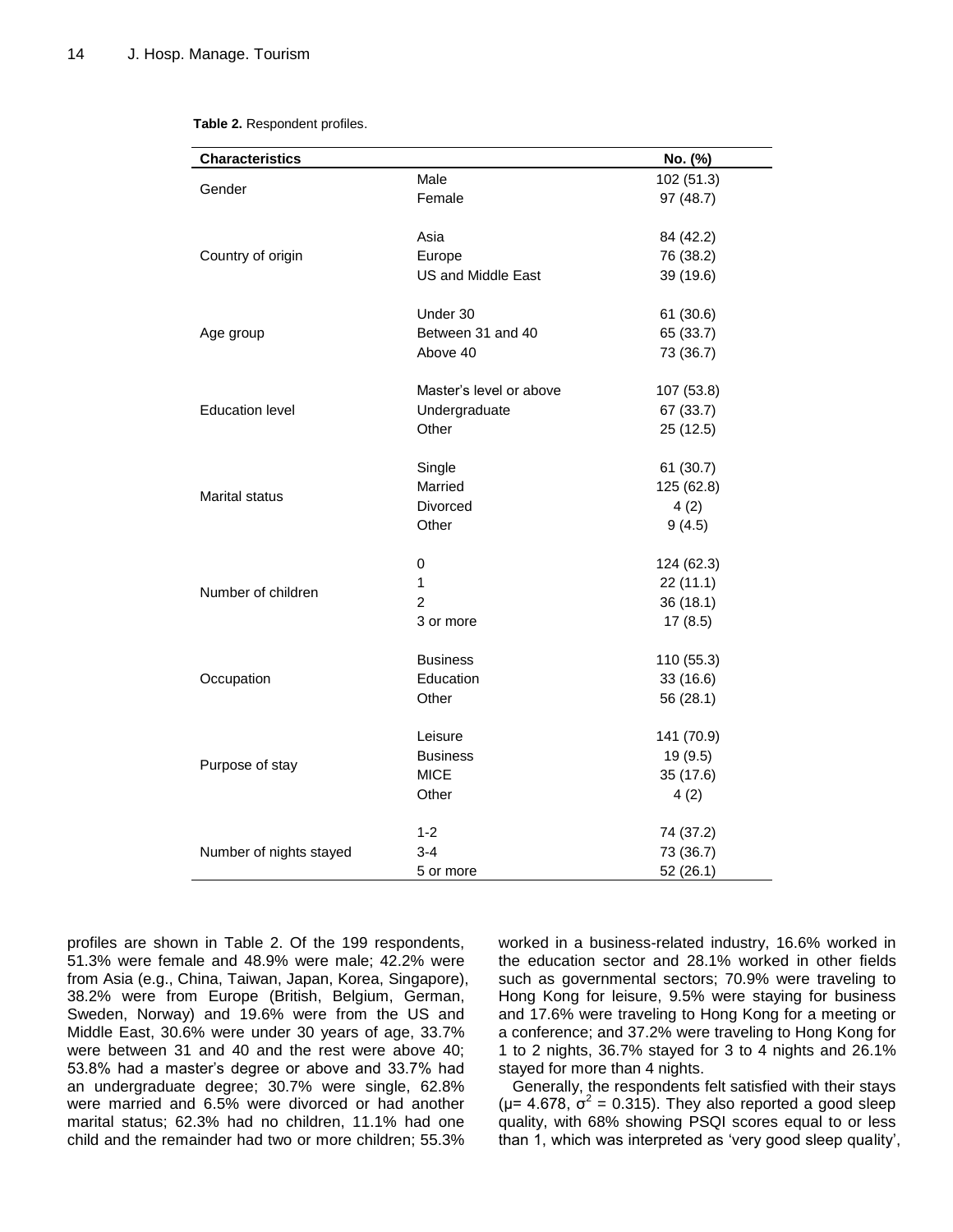

**Figure 2.** Multiple regression analysis. \*\*Indicates significance at 0.01 level. \*Indicates significance at 0.05 level.

22% showing scores equal to 2, around 9% showing scores of 3 and less than 1% showing scores equal to or greater than 5, which was interpreted as "very poor sleep quality". The PSQI covers seven components: subjective sleep quality, sleep latency, sleep duration, habitual sleep efficiency, sleep disturbances, use of sleep medication and daytime dysfunction (Buysse et al., 1989). A PSQI score is higher than 1 when a respondent encounters any sleep disturbance in any components. In this study, it is found that more than 30% of the respondents had different levels of sleep problems (PSQI score is greater than 1). Of the three sleep management attributes, the respondents indicated that sleep environment cleanliness is the most important attribute that improved their sleep quality ( $\mu$ = 4.658,  $\sigma^2$  = 0.420).

Figure 2 shows the multiple regression analysis results. Tourists" sleep quality (measured by the PSQI) was significantly and positively related to their satisfaction ( $\beta$  = 0.119,  $p = 0.022 < 0.05$ ), supporting H1. Tourist guests' satisfaction dropped when they encountered any sleep disturbance during their stay. Moreover, tourists' sleep quality was significantly correlated with the comfortability of sleep amenities (β = 0.141, *p* = 0.020 < 0.05), sleep environment cleanliness (β = 0.229, *p* = 0.011 < 0.05) and sleep atmosphere (β = 0.184,  $p = 0.018$  < 0.05), supporting H2a, H3a and H4a. Any single component of sleep environment, including its design, environment cleanliness or sleep amenities choice, could have affected tourists' sleep quality. Of the three sleep management attributes, sleep environment cleanliness (β  $= 0.229$ ) was the most significant contributing factor to perceived sleep quality. Tourists" satisfaction was positively related to the sleep amenities (β = 0.117,  $p =$  $0.003$  < 0.01), sleep environment cleanliness ( $\beta$  = 0.336, *) and sleep atmosphere (β = 0.274, <i>p* = 0.000 < 0.01), supporting H2b, H3b and H4b. Compared with the sleep amenities and sleep atmosphere, sleep environment cleanliness had the strongest correlation with tourists' satisfaction. Sleep environment cleanliness was more important for enhancing tourists' sleep quality and satisfaction.

This study also tested the difference between demographic groups, revealing significant differences between nationality groups on sleep amenities (*p*<.05) and sleep environment cleanliness (*p*<0.05). European guests were more concerned about the sleep amenities ( $\mu$ = 4.359) and sleep environment cleanliness ( $\mu$ = 4.803). In addition, the different 'purpose of travel' groups differed significantly on sleep environment cleanliness (*p*<0.05) and sleep atmosphere (*p*<0.05). Business guests were more concerned about sleep atmosphere (μ= 4.629), while leisure guests were more concerned about sleep environment cleanliness (μ= 4.726). Otherwise, there was no significant difference between the demographic categories on sleep amenities and sleep environment cleanliness and sleep atmosphere, meaning the three attributes were equally important to other demographic categories.

## **DISCUSSION**

The findings indicate that sleep environment cleanliness, sleep atmosphere and sleep amenities are the important factors contributing to tourists' sleep quality and satisfaction. Sleep environment cleanliness is particularly important for enhancing tourists' sleep quality. To ensure tourists sleep well, it is essential to provide them with a clean, comfortable and homely environment. The tourists who completed the questionnaire were more concerned about sleep environment cleanliness, which they indicated was a more important contributing factor to their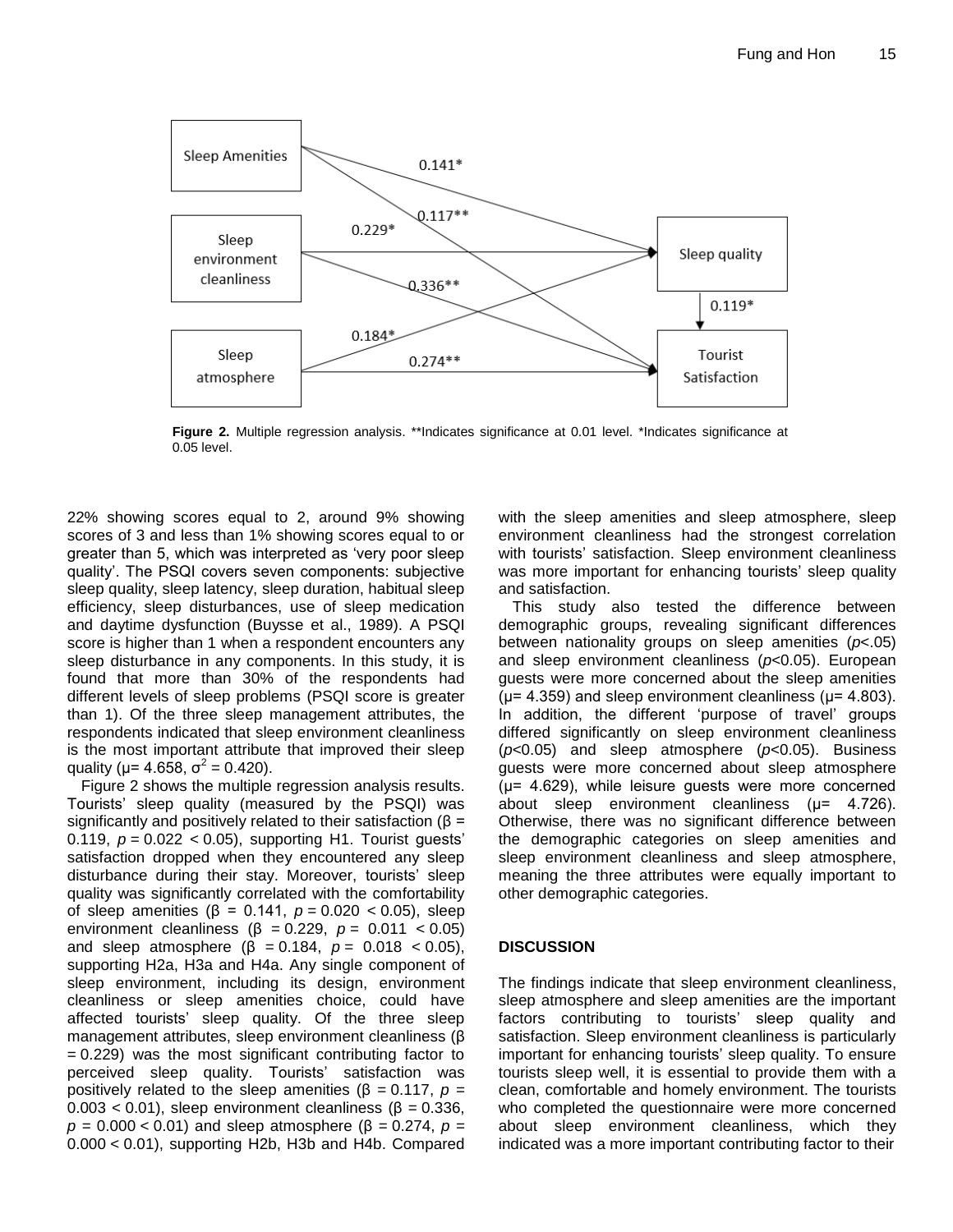sleep quality and satisfaction level. It gives an insight for tourism sectors to improve their environment and provide an optimal environment for the tourists to manage their sleep. For instance, the cruise companies should focus more on the cleanliness of their rooms. Similar to hotels, cruise companies have undoubtedly put a lot of effort into designing rooms, providing bed amenity choices and ensuring environment cleanliness through quality housekeeping services. Although cruise companies put a lot of effort into monitoring the cleaning work of their housekeepers, they should also pay attention to bed and room design. Cruise managers and designers sometimes overlook the issue of whether room design allows housekeepers to clean a room effectively. Bed and room cleanliness relies not only on the housekeepers, but also on the room design, as this affects the housekeepers" work and cleaning procedures.

The result also supports the importance of cabin cleanliness for airlines and other transportation sectors. It shows that cabin cleanliness is a key attribute of airline service quality as well as sleep quality of the passengers. In literature, how to improve the cabin cleanliness for airlines are under investigated. For the long haul passengers, they are required to stay in their seats for many hours. The personal space is limited that the passengers are difficult to have a good sleep. Every single details may help a lot for the passengers to have a good sleep inflight. Vink et al. (2012) have identified the cabin cleanliness problems such as old and shabby cabins, dirty worn out seat cushions and dirt in the seat pocket and window. Unlike cruises or hotels, the airline passengers flow is very high because the airlines have to make use of every minute to utilize their aircrafts. The time for the airlines to do cleaning work is limited. However, the airlines are still recommended to investigate how to improve the cabin cleanliness.

This study also reveals that the sleep atmosphere and sleep amenities are significant contributing factors to tourists" sleep quality and satisfaction. The finding indicated that the ambient noise has a great effect on sleep environment. Ambient noise can come from various sources. For cruise and hotel sectors, it can come from sources such as the bathroom, television or air conditioner. Cruise companies should investigate how to minimise in-room noise. Besides, the cabin noise is a big problem for airlines and transportation sectors. It can come from engines, crew work and other passengers. Cabin noise is a significant part of sleep atmosphere especially in long haul flights (Yan and Dando, 2015). Therefore, the airlines and transportation sectors should investigate how to minimise cabin noise.

Furthermore, according to the literature, higher light levels during the daytime can improve sleep quality. Therefore, the high-intensity interior light should be provided. In addition to lighting design, cruise companies should offer individual spring-designed mattresses to guests who have spouses or bed partners to improve

their sleep quality and satisfaction. As mentioned earlier, appropriate room humidity and temperature create pleasant sleep conditions (Lee et al., 2015). Most hotels allow their guests to control the room temperature, but some hotels do little to ensure the appropriate room humidity. An air-conditioned room is usually relatively dry. The cruise companies may learn from hotels and consider to improve room humidity by humidifiers.

In terms of sleep amenities, cruise or airline companies provide different sleep amenities for their customers. The sleep amenities for airlines includes pillows, duvets, earplug and eye mask. Similar to hotels, many cruises provide mattress, pillows and duvets. The cruise and airline companies are recommended to evaluate the quality of sleep amenities carefully. In literature, the scholars have shown that feather and contour pillows are not recommended, as they may cause severe neck pain (Gordon et al., 2009; Helewa et al., 2007). More importantly, some scholars (Inase et al., 2006; Koschel et al., 2010) have found that feather duvets and pillows may induce a severe allergy known as "feather duvet lung". To ensure guests" health and positive experience during their stays, hotels should properly understand the function of bed amenities including mattresses, pillows and duvets rather than take their competitors' offers as references. Although pillow and duvet menus may be provided to their guests, they should still pay attention to the pre-set choices of pillows and duvets in their rooms. Sometimes the customers have no idea of the functions of sleep amenities and simply use what has been pre-set for them. Therefore, more information should be provided on menus so that guests can choose more appropriate bed amenities.

This study found that European guests were more concerned about the comfortability of sleep amenities (μ= 4.359) and sleep environment cleanliness  $(\mu = 4.803)$ , while Asian guests were less concerned about these two attributes ( $\mu$ = 3.916 and  $\mu$ = 4.429, respectively). This may be because the long-haul travellers usually suffer from jetlag, which makes them relatively sensitive to the sleep environment. Thus, extra care should be taken for long-haul travellers. Doing little things (such as offering warm milk) can do much to help the guests. The frontline staff should proactively offer sleep assistance, such as by introducing sleep menus to guests rather than waiting for guests to request them. Letting guests know about the sleep assistance options available can help them to overcome their sleep problems.

To conclude, even though hotels have invested a lot on sleep management measures, more than 30% of the respondents have different levels of sleep problems. The tourists may encounter more serious sleep problems in cruises or in long haul flights. Therefore, tourism sectors such as cruise and airline companies are recommended to put more effort on their sleep management programmes. To provide an optimal sleep environment to tourists, it is important to improve the sleep environment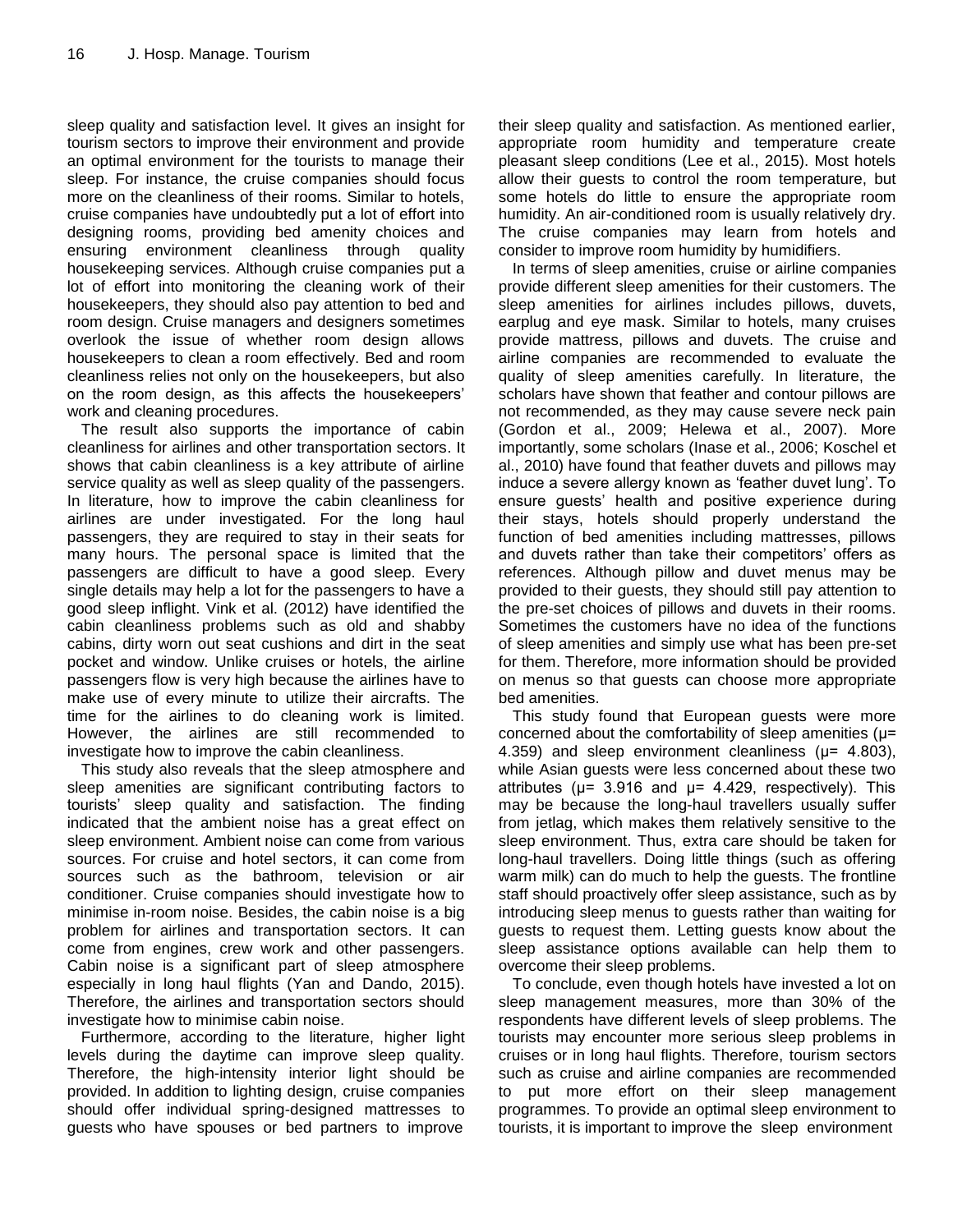cleanliness, to create sleep environment atmosphere and to provide quality sleep amenities. This study works as a start to arouse the awareness of tourism sectors on the importance of an optimal environment for the tourists to manage their sleep. However, this study has a major limitation: the target respondents of the study are hotel guests. As the target respondents are the tourists who have had sleep experience during their travel, we have set the target respondents as hotel guests. In the future study, it is recommended to investigate the sleep quality of the tourists in tourism sectors such as airlines or cruise and further understand their sleep quality. Furthermore, the sleep management attributes were identified based on the literature, presenting another limitation. There may be other important sleep management attributes that have yet to be uncovered. The development of sleep management attributes at hotels can be considered as a basis for future study. In the future, researchers should consider to uncover the possible hidden sleep management attributes.

#### **CONFLICT OF INTERESTS**

The authors have not declared any conflict of interests.

#### **ACKNOWLEDGEMENT**

The work described in this paper was fully supported by a grant from Hotel ICON (The Hong Kong Polytechnic University) (Project No. 4-ZZFG).

#### **REFERENCES**

- Ancoli-Israel S, Gehrman P, Martin JL, Shochat T, Marler M, Corey-Bloom J, Levi L (2003). Increased light exposure consolidates sleep and strengthens circadian rhythms in severe Alzheimer"s disease patients. Behavioral Sleep Medicine 1(1):22-36.
- Backhaus J, Junghanns K, Broocks A, Riemann D, Hohagen F (2002). Test–retest reliability and validity of the Pittsburgh Sleep Quality Index in primary insomnia. Journal of Psychosomatic Research 53(3):737-740.
- Bader GG, Engdal S (2000). The influence of bed firmness on sleep quality. Applied Ergonomics 31(5):487-497.
- Bihari S, McEvoy RD, Matheson E, Kim S, Woodman RJ, Bersten AD (2012). Factors affecting sleep quality of patients in intensive care unit. Journal of clinical sleep medicine: JCSM: official publication of the American Academy of Sleep Medicine 8(3):301.
- Buysse DJ, Reynolds CF, Monk TH, Berman SR, Kupfer DJ (1989). The Pittsburgh Sleep Quality Index: A new instrument for psychiatric practice and research. Psychiatry Research 28(2):193-213.
- Chang DW, Liu YD, Young CP, Chen JJ, Chen YH, Chen CY, Liang SF (2012). Design and implementation of a modularized polysomnography system. IEEE Transactions on Instrumentation and Measurement 61(7):1933-1944.
- Chen PH, Kuo HY, Chueh KH (2010). Sleep hygiene education: Efficacy on sleep quality in working women. Journal of Nursing Research 18(4):283-289.
- Cronin JJ, Brady MK, Hult GTM (2000). Assessing the effects of quality, value, and customer satisfaction on consumer behavioral intentions in service environments. Journal of retailing 76(2):193-218.
- Doǧan O, Ertekin Ş, Doǧan S (2005). Sleep quality in hospitalized patients. Journal of Clinical Nursing 14(1):107-113.
- Doi Y, Minowa M, Uchiyama M, Okawa M, Kim K, Shibui K, Kamei Y (2000). Psychometric assessment of subjective sleep quality using the Japanese version of the Pittsburgh Sleep Quality Index (PSQI-J) in psychiatric disordered and control subjects. Psychiatry Research 97(2):165-172.
- Dong J, Li H, Zhang X (2014). Classification of customer satisfaction attributes: An application of online hotel review analysis. Paper presented at the Conference on e-Business, e-Services and e-Society.
- Enck P, Walten T, Traue, H (1999). Associations between back pain, quality of sleep and quality of mattresses: Double-blind pilot study with hotel guests. Schmerz 13(3):205-207.
- Gordon SJ, Grimmer-Somers K, Trott P (2009). Pillow use: The behaviour of cervical pain, sleep quality and pillow comfort in side sleepers. Manual Therapy 14(6):671-678.
- Hargreaves CA (2015). Analysis of hotel guest satisfaction ratings and reviews: An application in Singapore. American Journal of Marketing Research 1(4):208-214.
- Helewa CG, Smythe H, Lee PK, Obright LS (2007). Effect of therapeutic exercise and sleeping neck support on patients with chronic neck pain: A randomized control trial. Journal of Rheumatology 34(1):151- 158.
- Hyde R (2016). Advancing architectural science. Architectural Science Review 59(3):175-177.
- Inase N, Ohtani Y, Sumi Y, Umino T, Usui Y, Miyake S, Yoshizawa Y (2006). A clinical study of hypersensitivity pneumonitis presumably caused by feather duvets. Annals of Allergy, Asthma Immunology 96(1):98-104.
- Kim M, Chun C, Han J (2010). A study on bedroom environment and sleep quality in Korea. Indoor and Built Environment 19(1):123-128.
- Kivuva AK, Kihima BO, Nzioka AM (2014). Selecting non-classified hotels in Kenya: What really matters for business guests. African Journal of Hospitality, Tourism and Leisure 3(2):1-4.
- Koschel D, Wittstruck H, Renck T, Müller-Wening D, Höffken G (2010). Presenting features of feather duvet lung. International Archives of Allergy and Immunology 152(3):264-270.
- Lee H, Park S (2006). Quantitative effects of mattress types (comfortable vs. uncomfortable) on sleep quality through polysomnography and skin temperature. International Journal of Industrial Ergonomics 36(11):943-949.
- Lee J, Hong M, Ryu S (2015). Sleep monitoring system using Kinect sensor. International Journal of Distributed Sensor Networks P 205.
- Li G, Law R, Vu HQ, Rong J (2013). Discovering the hotel selection preferences of Hong Kong inbound travelers using the Choquet Integral. Tourism Management 36:321-330.
- Limberger PF, Dos Anjos FA, de Souza Meira JV, Dos Anjos SJG (2014). Satisfaction in hospitality on TripAdvisor.com: An analysis of the correlation between evaluation criteria and overall satisfaction. Tourism and Management Studies 10(1):59-65.
- Liu S, Law R, Rong J, Li G, Hall J (2013). Analyzing changes in hotel customers" expectations by trip mode. International Journal of Hospitality Management 34:359-371.
- Marin R, Cyhan T, Miklos W (2006). Sleep disturbance in patients with chronic low back pain. American Journal of Physical Medicine and Rehabilitation 85(5):430-435.
- Miaskowski C, Lee K, Dunn L, Dodd M, Aouizerat BE, West C, Swift P (2011). Sleep-Wake Circadian Activity Rhythm Parameters and Fatigue in Oncology Patients Prior to the Initiation of Radiation Therapy. Cancer nursing 34(4):255.
- Muzet A (2007). Environmental noise, sleep and health. Sleep medicine reviews 11(2):135-142.
- Park Y, Sprung JM (2015). Weekly work–school conflict, sleep quality, and fatigue: Recovery self-efficacy as a cross-level moderator. Journal of Organizational Behavior 36(1):112-127.
- Phillips Respironics (2017). Philips releases survey findings on World Sleep Day, revealing how people across the globe prioritize sleep. Available at:

https://www.usa.philips.com/healthcare/resources/landing/srconnectapril

Polo-Kantola P, Erkkola R (2004). Sleep and the menopause. British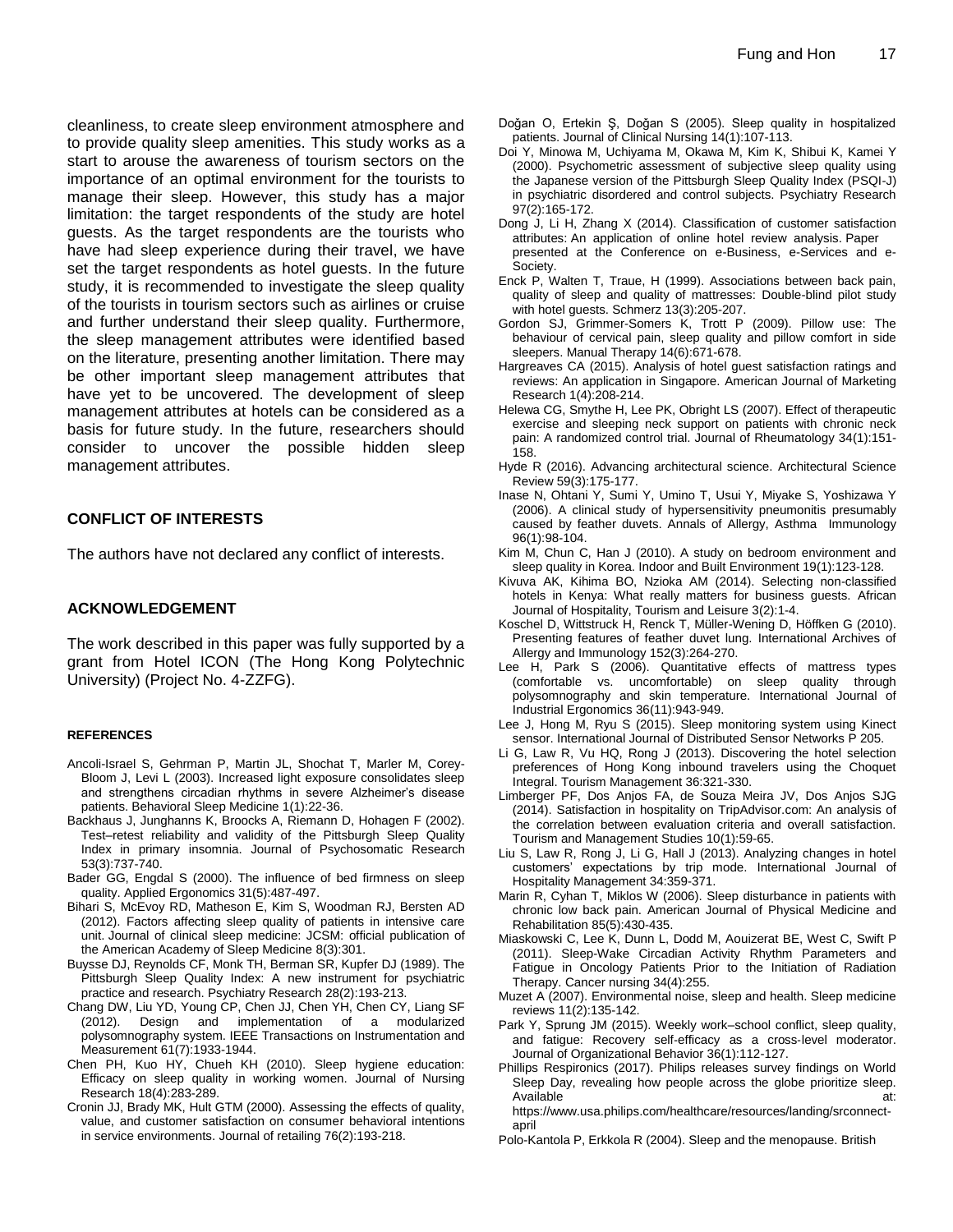Menopause Society Journal 10(4):145-150.

- Rantala O, Valtonen A (2014). A rhythmanalysis of touristic sleep in nature. Annals of Tourism Research 47:18-30.
- Riedel BW, Lichstein KL (2000). Insomnia and daytime functioning. Sleep Medicine Reviews 4(3):277-298.
- Sarma J, Konwar G (2015). Impact of psychosocial factors on healthrelated quality of life in chronic obstructive pulmonary disease patients. Open Journal of Psychiatry and Allied Sciences 6(1):20-27.
- Schuckert M, Liu X, Law R (2016). Insights into suspicious online ratings: direct evidence from Trip Advisor. Asia Pacific Journal of Tourism Research 21(3):259-272.
- Schweitzer M, Gilpin L, Frampton S (2004). Healing spaces: Elements of environmental design that make an impact on health. Journal of
- Alternative and Complementary Medicine 10(Supplement 1):S71-S83. Shochat T, Martin J, Marler M, Ancoli-Israel S (2000). Illumination levels in nursing home patients: Effects on sleep and activity rhythms. Journal of Sleep Research 9:373-380.
- Short NA, Babson KA, Schmidt NB, Knight CB, Johnson J, Bonn-Miller MO (2016). Sleep and affective functioning: Examining the association between sleep quality and distress tolerance among veterans. Personality and Individual Differences 90:247-253.
- Sofaer S, Firminger K (2005). Patient perceptions of the quality of health services. Annu. Rev. Public Health 26:513-559.
- Sohrabi B, Vanani IR, Tahmasebipur K, Fazli S (2012). An exploratory analysis of hotel selection factors: A comprehensive survey of Tehran hotels. International Journal of Hospitality Management 31(1):96-106.
- The Sleep Council (2016). About Us. The Sleep Council: Helping you get a better night's sleep. The Sleep Council Official Website. Available at:<http://www.sleepcouncil.org.uk/about/>
- The World Health Organization (WHO) (2013). World Health statistics: Sleep. The World Health Organization Official Website. Available at: http://apps.who.int/gho/data/node.main.506
- Urponen H, Vuori I, Hasan J, Partinen M (1988). Self-evaluations of factors promoting and disturbing sleep: An epidemiological survey in Finland. Social Science and Medicine 26(4):443-450.
- Valtonen A, Veijola S (2011). Sleep in Tourism. Annals of Tourism Research 38(1):175-192.
- Vink P, Bazley C, Kamp I, Blok M (2012). Possibilities to improve the aircraft interior comfort experience. Applied Ergonomics 43(2):354- 359.
- World Sleep Society (2016). World Sleep Day Sleep Soundly, Nurture Life. World Sleep Society Official Website. Available at: <http://worldsleepday.org/>
- Yan KS, Dando R (2015). A crossmodal role for audition in taste perception. Journal of Experimental Psychology: Human Perception and Performance 41(3):590.
- Zilinskas A, Zilinskas J, Varoneckas A (2005). Computer aided system for analysis of heart rate data oriented to development of automatic diagnostics of sleep REM 4(3):2.